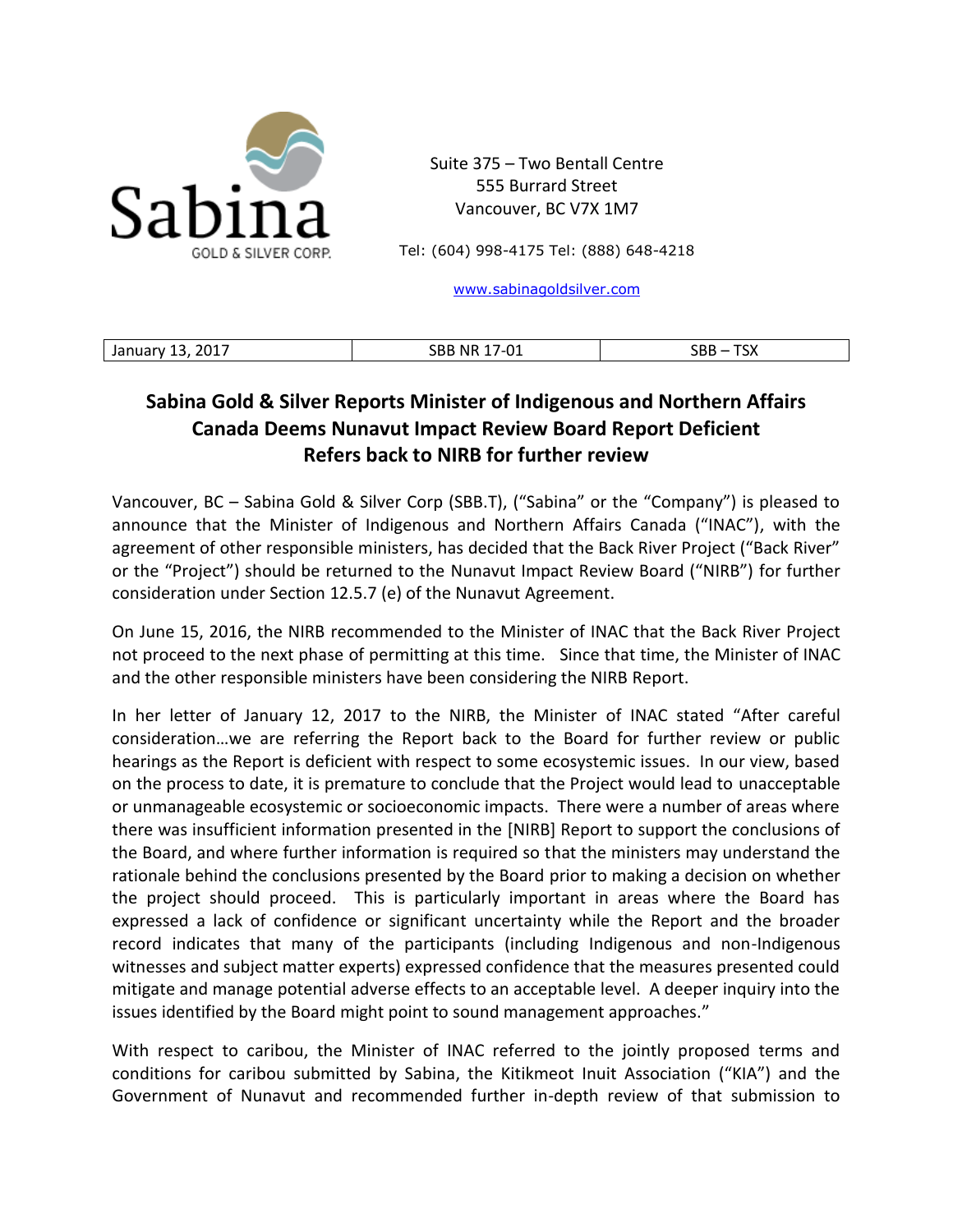provide an opportunity for the Board and others to clearly understand the effectiveness of the proposed measures.

A link to a copy of the letter can be found here: [http://www.sabinagoldsilver.com/assets/docs/media/Minister-Ltr-to-NIRB-Re-Final-Hearing-](http://www.sabinagoldsilver.com/assets/docs/media/Minister-Ltr-to-NIRB-Re-Final-Hearing-Report.pdf)[Report.pdf](http://www.sabinagoldsilver.com/assets/docs/media/Minister-Ltr-to-NIRB-Re-Final-Hearing-Report.pdf)

Sabina has received broad based Inuit support for the Project both at the final hearings in April and since the NIRB Report in mid-June. Written letters to the Minister on behalf of Sabina and the Project have been received from the KIA (the land owner) Hamlet Councils, Hunters and Trappers Organizations, community representatives, as well as the Government of Nunavut.

## **Next Steps**

Sabina will await direction from the NIRB on how the additional review of the Project is to proceed. We remain confident that there are no unresolvable issues which cannot be addressed during this period and look forward to working with the NIRB and others to address any outstanding concerns.

"We are extremely pleased that the Minister has determined that the NIRB should reconsider its recommendation regarding the Project," stated Bruce McLeod, President and CEO. "We understand and support the NIRB's desire for a high level of confidence in the mitigation and management proposed and believe that we have defined programs to address their issues. Sabina has continued to engage with the communities and work with the KIA and responsible government agencies since the final hearings to further advance our plans, including additional enhancements of our Wildlife Mitigation and Monitoring Program. We would like to thank the KIA, the Government of Nunavut and the various Kitikmeot community representatives and groups who expressed their continued support for the Project, and we look forward to reengaging with the NIRB to determine the best path forward. Back River is aiming to be one of the next gold mines in Nunavut providing much desired jobs, training, infrastructure and economic opportunities to the Territory with a best in class approach to protecting the environment."

## **Sabina Gold & Silver Corp**

Sabina Gold & Silver Corp. is a well-financed, emerging precious metals company with district scale, world class undeveloped assets in one of the world's newest, politically stable mining jurisdictions: Nunavut, Canada.

Sabina recently released a Feasibility Study on its 100% owned Back River Gold Project which presents a project that has been designed on a fit-for purpose basis, with the potential to produce ~200,000 ounces a year for ~11 years with a rapid payback of 2.9 years. At a US\$1,150 gold price and a 0.80 exchange rate, the Study delivers a potential after tax internal rate of return of approximately 24.2% with an initial CAPEX of \$415 million.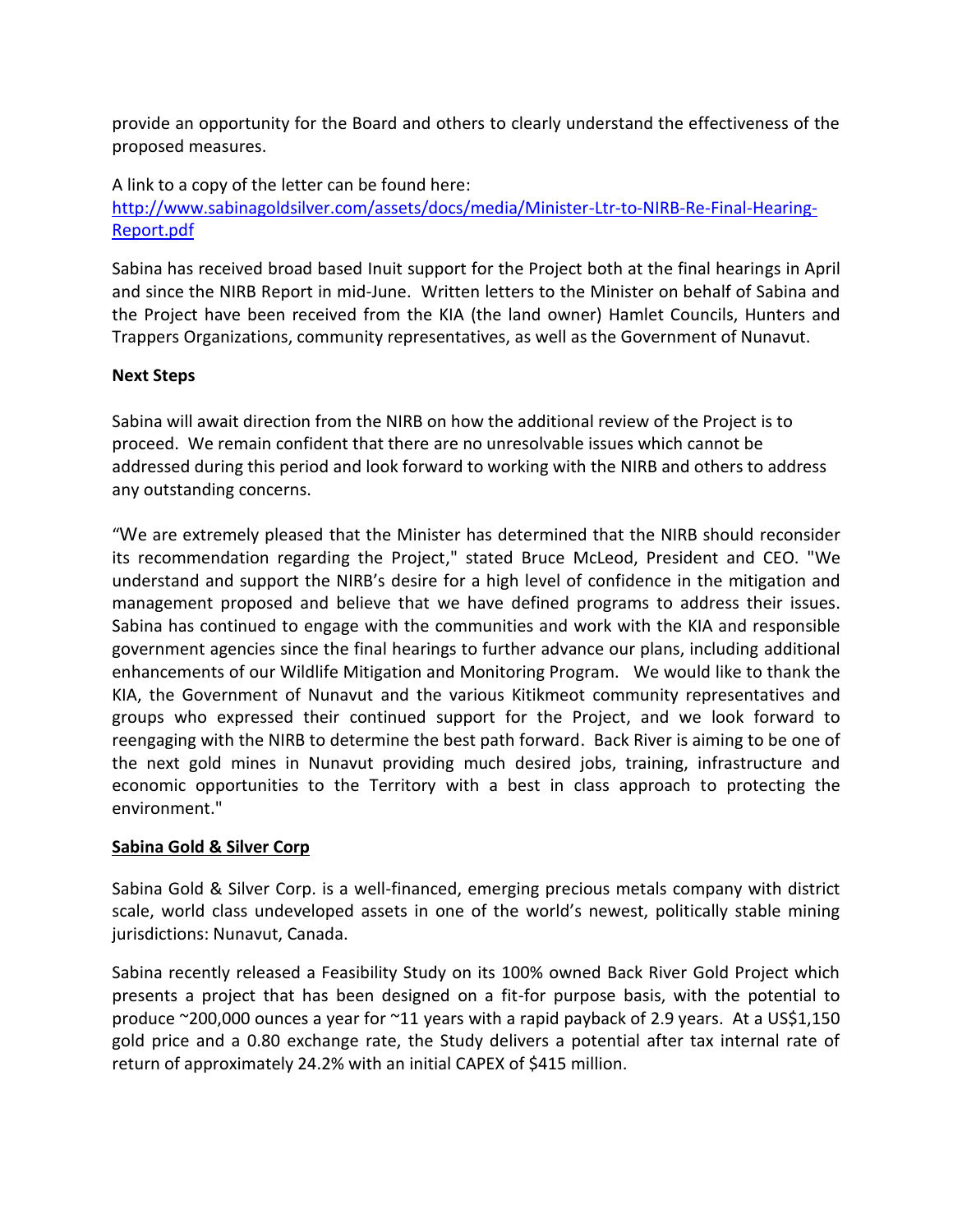In addition to Back River, Sabina also owns a significant silver royalty on Glencore's Hackett River Project. The silver royalty on Hackett River's silver production is comprised of 22.5% of the first 190 million ounces produced and 12.5% of all silver produced thereafter.

The Company has approximately C\$41.5 million in its treasury (September 30, 2016) and plans to end the year with approximately C\$39 million.

For further information please contact:

Nicole Hoeller, Vice-President, Communications: **1 888 648-4218 [nhoeller@sabinagoldsilver.com](mailto:nhoeller@sabinagoldsilver.com)**

## **Forward Looking Information**

This news release contains "forward-looking information" within the meaning of applicable securities laws (the "forward-looking statements"), including our belief as to the extent, results and timing of and various studies relating to permitting and environmental assessment outcomes. These forward-looking statements are made as of the date of this news release. Readers are cautioned not to place undue reliance on forward-looking statements, as there can be no assurance that the future circumstances, outcomes or results anticipated in or implied by such forward-looking statements will occur or that plans, intentions or expectations upon which the forward-looking statements are based will occur. While we have based these forward-looking statements on our expectations about future events as at the date that such statements were prepared, the statements are not a guarantee that such future events will occur and are subject to risks, uncertainties, assumptions and other factors which could cause events or outcomes to differ materially from those expressed or implied by such forwardlooking statements. Such factors and assumptions include, among others, the effects of general economic conditions, commodity prices, changing foreign exchange rates and actions by government and regulatory authorities and misjudgments in the course of preparing forwardlooking statements. In addition, there are known and unknown risk factors which could cause our actual results, performance or achievements to differ materially from any future results, performance or achievements expressed or implied by the forward-looking statements. Known risk factors include risks associated with exploration and project development; the need for additional financing; the calculation of mineral resources and reserves; operational risks associated with mining and mineral processing; fluctuations in metal prices; title matters; government regulation; obtaining and renewing necessary licences and permits; environmental liability and insurance; reliance on key personnel; the potential for conflicts of interest among certain of our officers or directors; the absence of dividends; currency fluctuations; labour disputes; competition; dilution; the volatility of the our common share price and volume; future sales of shares by existing shareholders; and other risks and uncertainties, including those relating to the Back River Project and general risks associated with the mineral exploration and development industry described in our Annual Information Form, financial statements and MD&A for the fiscal period ended December 31, 2015 filed with the Canadian Securities Administrators and available at www.sedar.com. Although we have attempted to identify important factors that could cause actual actions, events or results to differ materially from